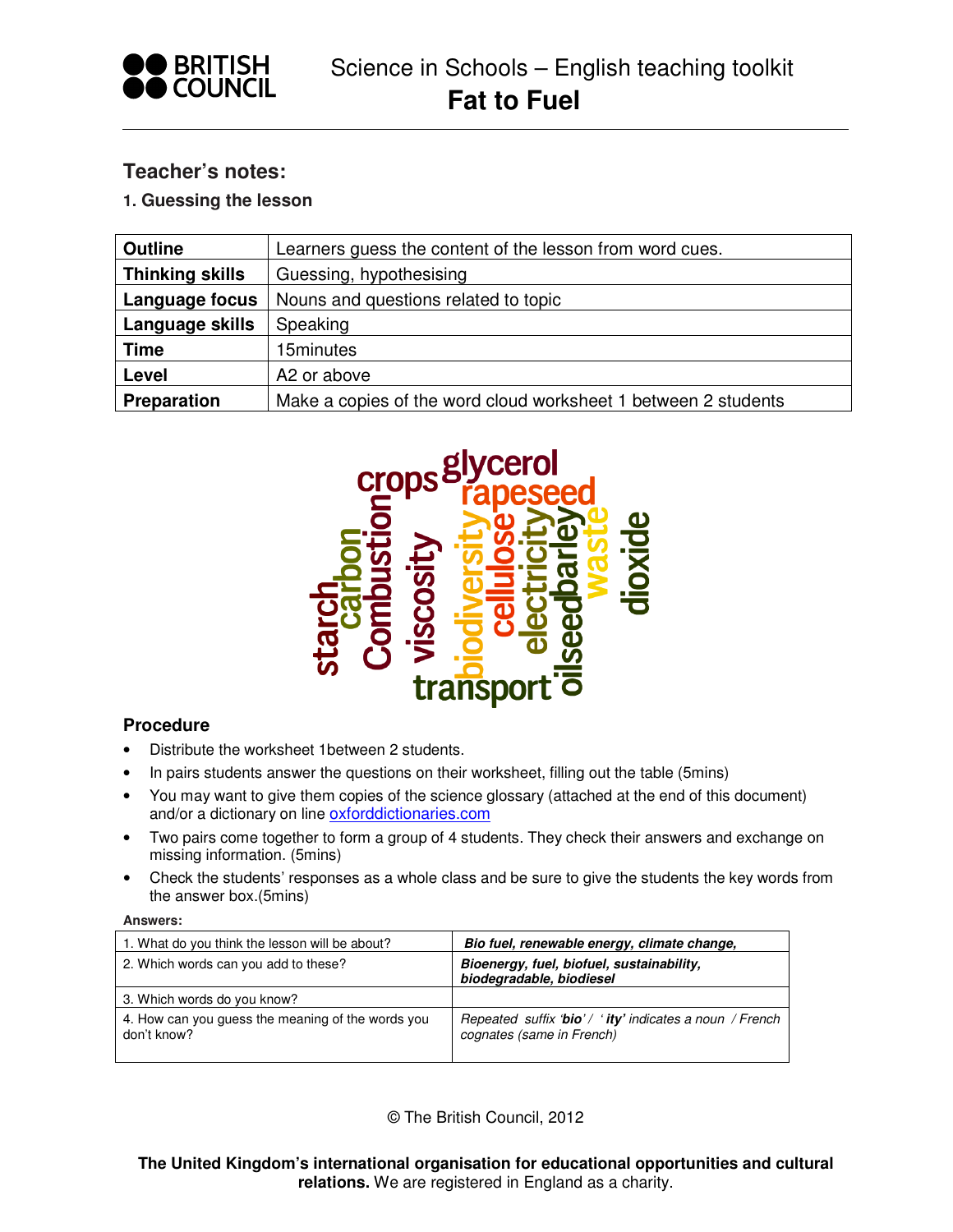

## **2. Vital visuals – biofuel sources**

| <b>Outline</b>         | Learners discover the name of the biofuel plants by matching the<br>description to the image.                       |
|------------------------|---------------------------------------------------------------------------------------------------------------------|
| <b>Thinking skills</b> | Visual recognition and deduction                                                                                    |
| Language focus         | Description, adjectives                                                                                             |
| Language skills        | Reading and speaking                                                                                                |
| <b>Time</b>            | 15mins                                                                                                              |
| Level                  | A2 or above                                                                                                         |
| Preparation            | Make copies of the vital visuals worksheet 1 between 3 students. Cut up<br>and mix the image and description cards. |

#### **Procedure**

- Distribute the picture and description cards, one set between three students.
- Ask the students to match the picture to the description.
- Check this as a whole class and ask the students to name the plant (embedded in the text).
- Check the correct pronunciation of maize /maize/ http://translate.google.com/?hl=en#en/de/maize

## **Answers**



© The British Council, 2012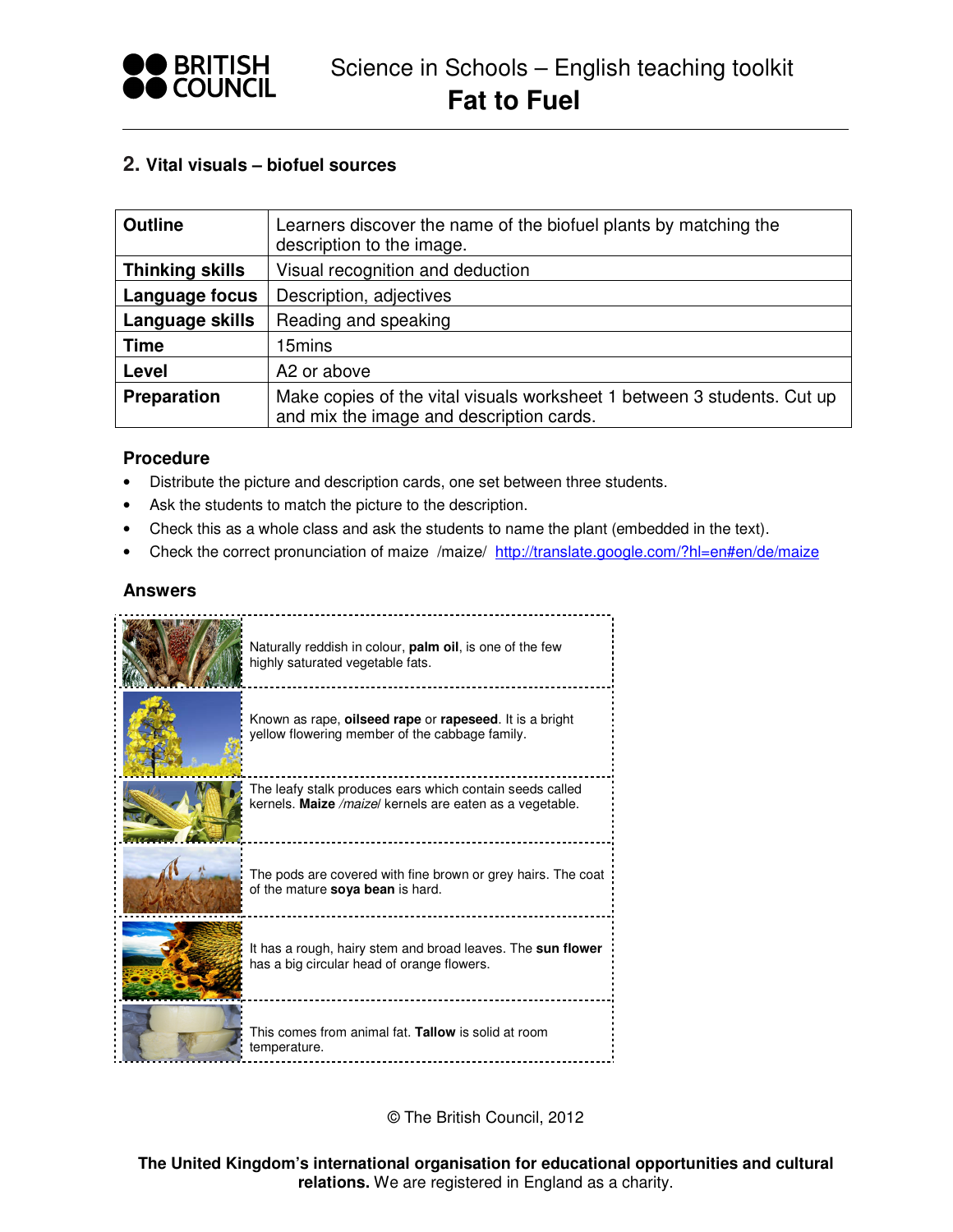

## **3. Guiding understanding**

| <b>Outline</b>         | Learners read different parts of the text in a group to answer questions<br>about Oil and biodiesel.                                                                                                          |
|------------------------|---------------------------------------------------------------------------------------------------------------------------------------------------------------------------------------------------------------|
| <b>Thinking skills</b> | Comparing and contrasting, reasoning                                                                                                                                                                          |
| Language focus         | Asking and answering questions / 'Wh' question forms                                                                                                                                                          |
| Language skills        | Reading and speaking                                                                                                                                                                                          |
| <b>Time</b>            | 40mins                                                                                                                                                                                                        |
| Level                  | A2 and above                                                                                                                                                                                                  |
| Preparation            | Make copies of the different parts of the text 'Oil and biodiesel'<br>worksheet 3A (A,B,C,D) enough for one text between 4 students. Make<br>copies of the question table worksheet 3B, one for each student. |

## **Procedure**

- Divide the class into groups of four; A, B, C, D. If you have a large class, make two groups of each letter.
- Assign each member of each group a number; 1,2,3,4
- Distribute the parts of the text to their respective groups e.g. **Text A Background**, group A
- Distribute the question table worksheet, one for each student.
- Ask the students to work in their groups collaboratively and explain that they need to read the text, find out and note the answers to the questions on their worksheet, as effectively as they can, in order to share the answers to a new group which they will be assigned to afterwards.
- Explain that they will only be able to find the answers to three of the questions in their first group.
- Monitor the groups as they work together, point out the glossary and encourage them to the recall the language they have seen in the previous vocabulary exercises. Check they understand the questions. **(20mins)**
- Divide the class into their new groups of four, this time by numbers e.g. group (1-4) so that each group is made up of one learner from each of the four original groups (A-D).
- Ask the learners to share their information in order to complete their question tables. Set them a time of **10mins.**
- This can be a noisy moment in the lesson, don't worry! Observe, help and monitor.
- Check the answers as a whole class.

## **Answers:**

(Following page)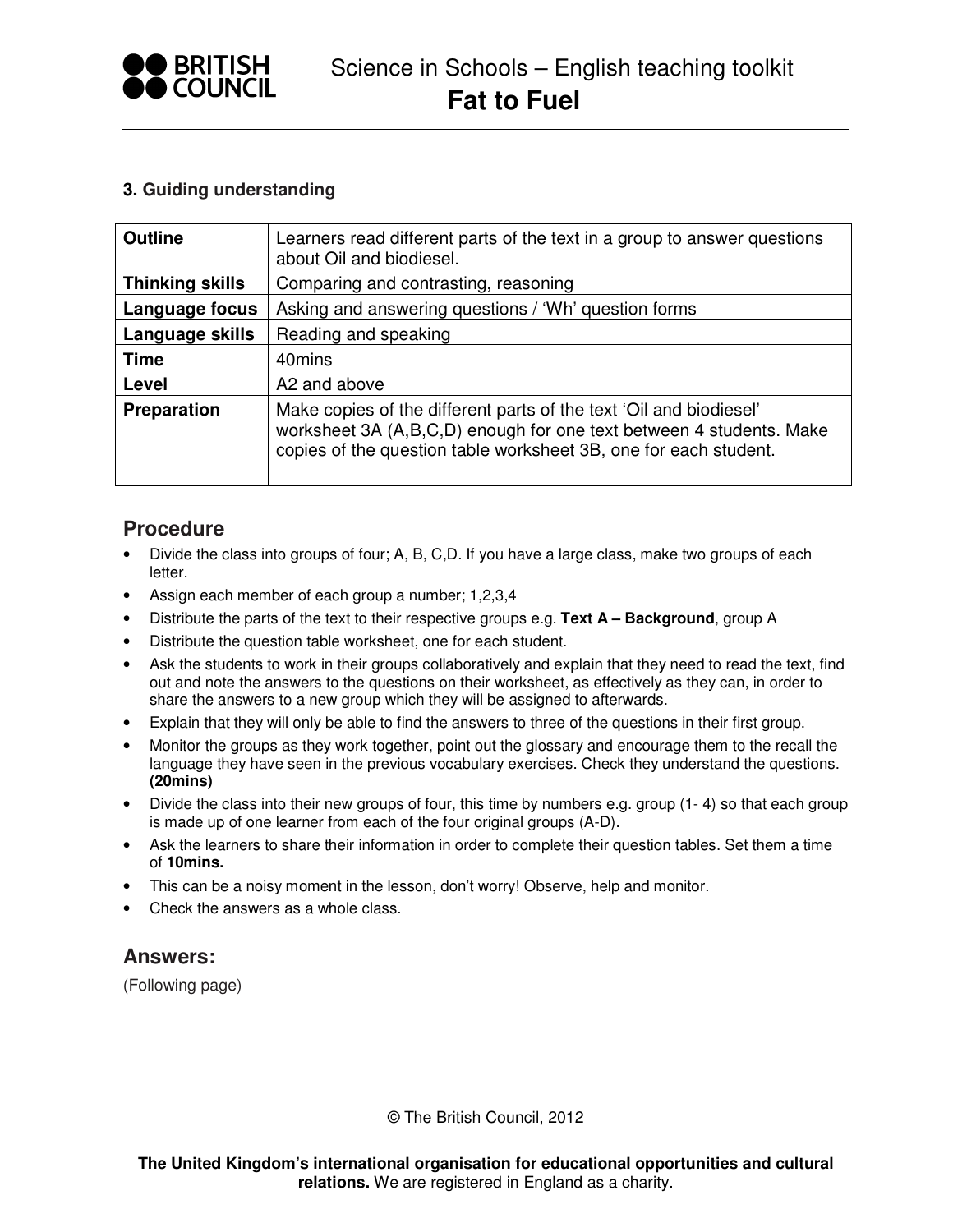

| 1. Where can oil be<br>extracted from?                                                                         | 2. Which are the most<br>important crops in the<br>UK?                                  | 3. Where does palm oil<br>come from?                                                                              | 4. Where might the<br>future sources of oil be<br>produced?        |
|----------------------------------------------------------------------------------------------------------------|-----------------------------------------------------------------------------------------|-------------------------------------------------------------------------------------------------------------------|--------------------------------------------------------------------|
| Answer: A variety of<br>plants e.g. soya, oilseed<br>rape, maize and palm oil                                  | Answer: Wheat and<br>Barley                                                             | Answer: Malaysia and<br>Indonesia                                                                                 | Answer: From crops<br>which are drought tolerant                   |
| 5. How is oil extracted<br>from plants?                                                                        | 6. Which countries<br>produce the most<br>plants for biodiesel<br>production in Europe? | 7. What are the effects<br>of palm oil plantations<br>on the indigenous<br>people?                                | 8. What is the oil<br>content of future<br>possible biofuel crops? |
| Answer: the raw material<br>is pressed and then<br>solvents and steam<br>distillation improves the<br>quality. | Answer: Germany and<br>the UK                                                           | Answer: Poor working<br>conditions                                                                                | Answer: 40%                                                        |
| 9. Can any vehicle<br>operate on biofuels?                                                                     | 10. How can we ensure<br>the availability of food<br>crops?                             | 11. What is the impact<br>of oil palm production<br>on the environment?                                           | 12. How might fossil<br>fuels be replaced in the<br>future?        |
| Answer: no, only with 5%<br>of biofuel without<br>modification to the<br>engine.                               | Answer: manage food<br>security                                                         | Answer: deforestation,<br>production of biofuels<br>become counter<br>productive (no point) to<br>carbon release. | Answer: with algal<br>feedstocks                                   |

## **Answers:** Guiding understanding, question table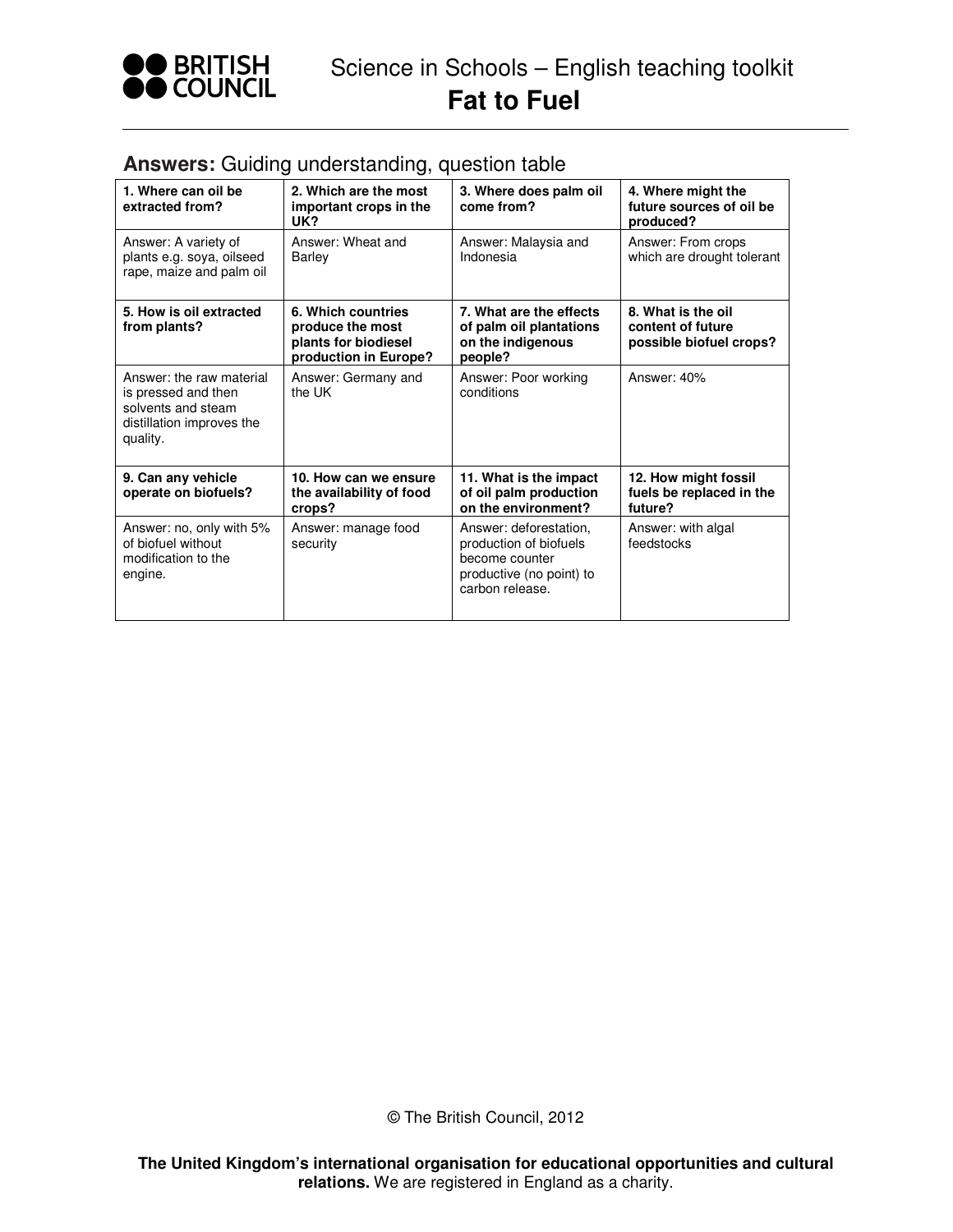

## **4. 'Titration' experiment**

| <b>Outline</b>         | Learners understand the reason for the experiment and sequence<br>instructions once they have seen it, getting meaning through context |
|------------------------|----------------------------------------------------------------------------------------------------------------------------------------|
| <b>Thinking skills</b> | Ordering, understanding                                                                                                                |
| Language focus         | Amounts, laboratory equipment                                                                                                          |
| Language skills        | Listening                                                                                                                              |
| <b>Time</b>            | 30mins                                                                                                                                 |
| Level                  | A2 or above                                                                                                                            |
| <b>Preparation</b>     | Makes copies of the 'Titration' worksheet one for each student                                                                         |

#### **Procedure:**

- Ex: 1+2 can be done before the science workshop. Invite students to use the diagram and dictionaries to support understanding.
- Ex: 3 Should be done during the experiment while the language is being activated.

#### **Answers:**

#### **Ex: 1 Antonyms**

| Viscous      | diluted     |
|--------------|-------------|
| Transform    | maintain    |
| Conventional | alternative |
| Thinner      | thickener   |
| Expensive    | cheap       |

## **Ex: 2 Gap fill**

Pure vegetable oil is too viscous to be used in a modern diesel engine. We have to chemically transform the oil to make it thinner. This process is called trans-esterification. After this process the fuel can be used in modern conventional engines.

## **Ex: 3 Jumbled instructions**

| No:         | <b>Instruction</b>                                                                                                                  |
|-------------|-------------------------------------------------------------------------------------------------------------------------------------|
| $\mathbf 2$ | Add a few drops of indicator and stir                                                                                               |
|             | Continue to add the KOH, 0.5mls at a time, until the red colour persists after stirring. The isopropyl<br>alcohol is now pH neutral |
| 6           | Continue adding KOH, 0.5ml's at a time, until the red colour persists. Record how much KOH you put<br>into the solution.            |
| 3           | Add 0.5ml of KOH solution to the solution                                                                                           |
| 5           | Add 1ml of the waste oil to the solution and stir. The red colour will disappear as the oil has made the<br>solution acidic.        |
|             | Add 10ml of isopropyl alcohol to a beaker                                                                                           |
|             | The amount of KOH (ml's) it takes to neutralise 1 ml of oil equates to the number of grams of KOH it<br>takes to neutralise a litre |

© The British Council, 2012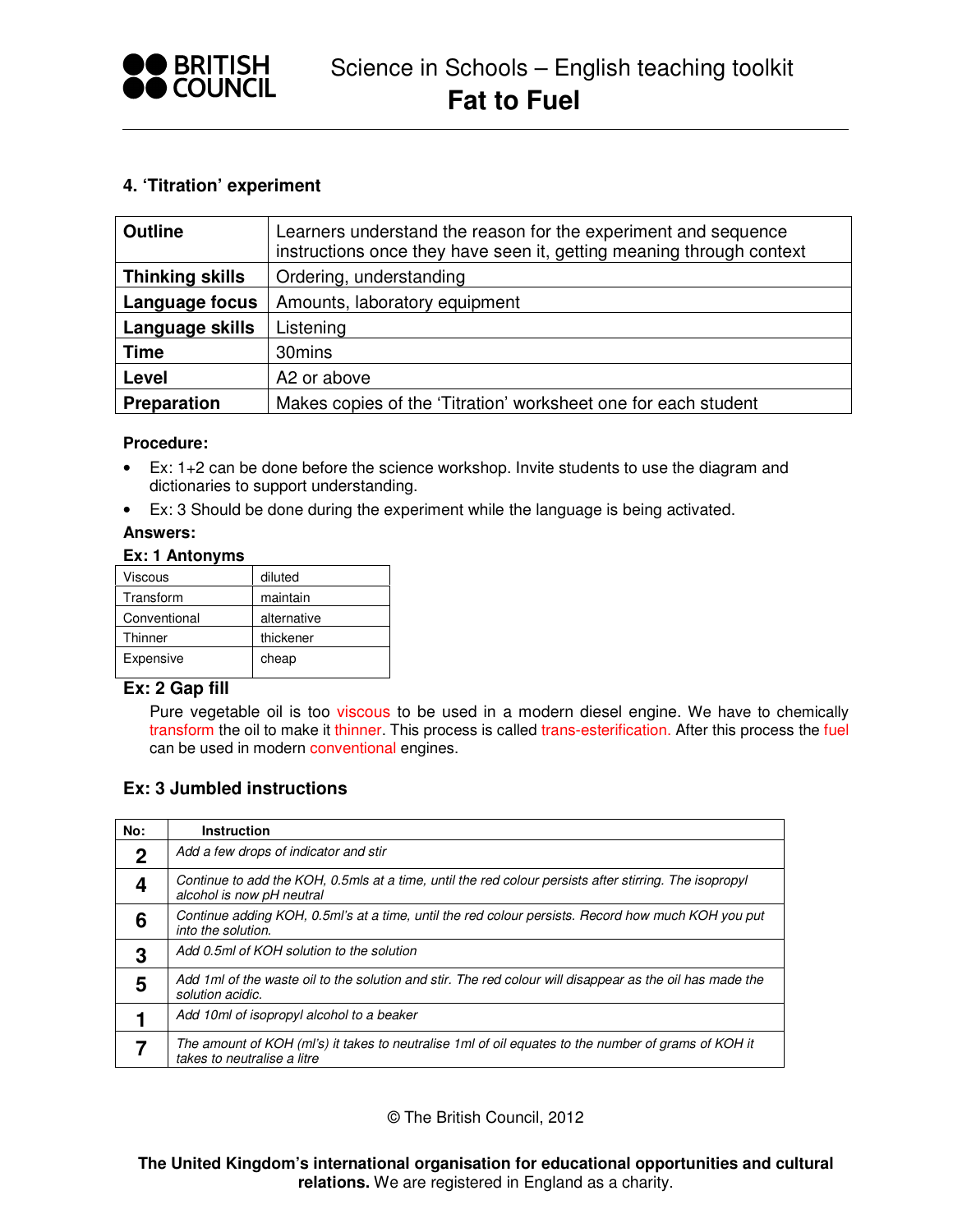

## **5. Eyewitness account – The majestic plastic bag**

| <b>Outline</b>                   | Learners role play a television interview with a plastic bag who has returned from<br>its amazing journey to the pacific ocean                                                                                                                                                                                                                                                               |
|----------------------------------|----------------------------------------------------------------------------------------------------------------------------------------------------------------------------------------------------------------------------------------------------------------------------------------------------------------------------------------------------------------------------------------------|
| <b>Thinking</b><br><b>skills</b> | Creative thinking                                                                                                                                                                                                                                                                                                                                                                            |
| Languag<br>e focus               | Describing events and feelings. Past tense verbs, prepositions, urban landscape                                                                                                                                                                                                                                                                                                              |
| Languag<br>e skills              | Speaking                                                                                                                                                                                                                                                                                                                                                                                     |
| <b>Time</b>                      | 40mins                                                                                                                                                                                                                                                                                                                                                                                       |
| Level                            | A2 and above                                                                                                                                                                                                                                                                                                                                                                                 |
| <b>Preparat</b><br>ion           | Show the class the clip of the <i>mockumentary</i> , 'The majestic plastic bag' which the<br>scientist showed during the workshop. This is a satirical clip about the dammage<br>and pollution plastic bags cause and their accumulation in the Pacific ocean.<br>Youtube link:<br>https://docs.google.com/folder/d/0BxB4aOZuYQgDTTA0QjU4MXZ0eUE/edit?docId=0BxB4a<br>OZuYQgDR0NDWENoT05tdDA |
|                                  | Make copies of Worksheet A Eyewitness account 1 between 2 and Worksheet B<br>Peer speaking assessment rubric, 1 between 2                                                                                                                                                                                                                                                                    |

## **Procedure**

- Show the students the 'mockumentary', 'The majestic plastic bag' from the science workshop.
- Ask the learners what sort of film it is: Documentary / feature film / mockumentary (satirical documentary)
- Tell the students they are going to role play an interview with the plastic bag from the clip.
- Brainstorm interview type questions, re-cast in English if necessary, writing them up on the board. E.g. **What happened when you arrived in the park? How did you feel? What happened next?**
- Learners work in pairs, one taking the role as the plastic bag, the other as the interviewer.
- Students complete the eyewitness worksheet A which will help them structure their role play.
- Distribute the peer assessment rubric (success criteria). Students practice their interview ready to present to the rest of the class. Set a time of 2mins for the interview.
- Observe, monitor and help. Encourage learners to use the speaking frames on the worksheet as support. **(Prep 20mins)**
- Each pair presents their interview while the rest of the class complete the assessment rubric, explain that they are helping each other understand where they need to develop and not to give each other a score.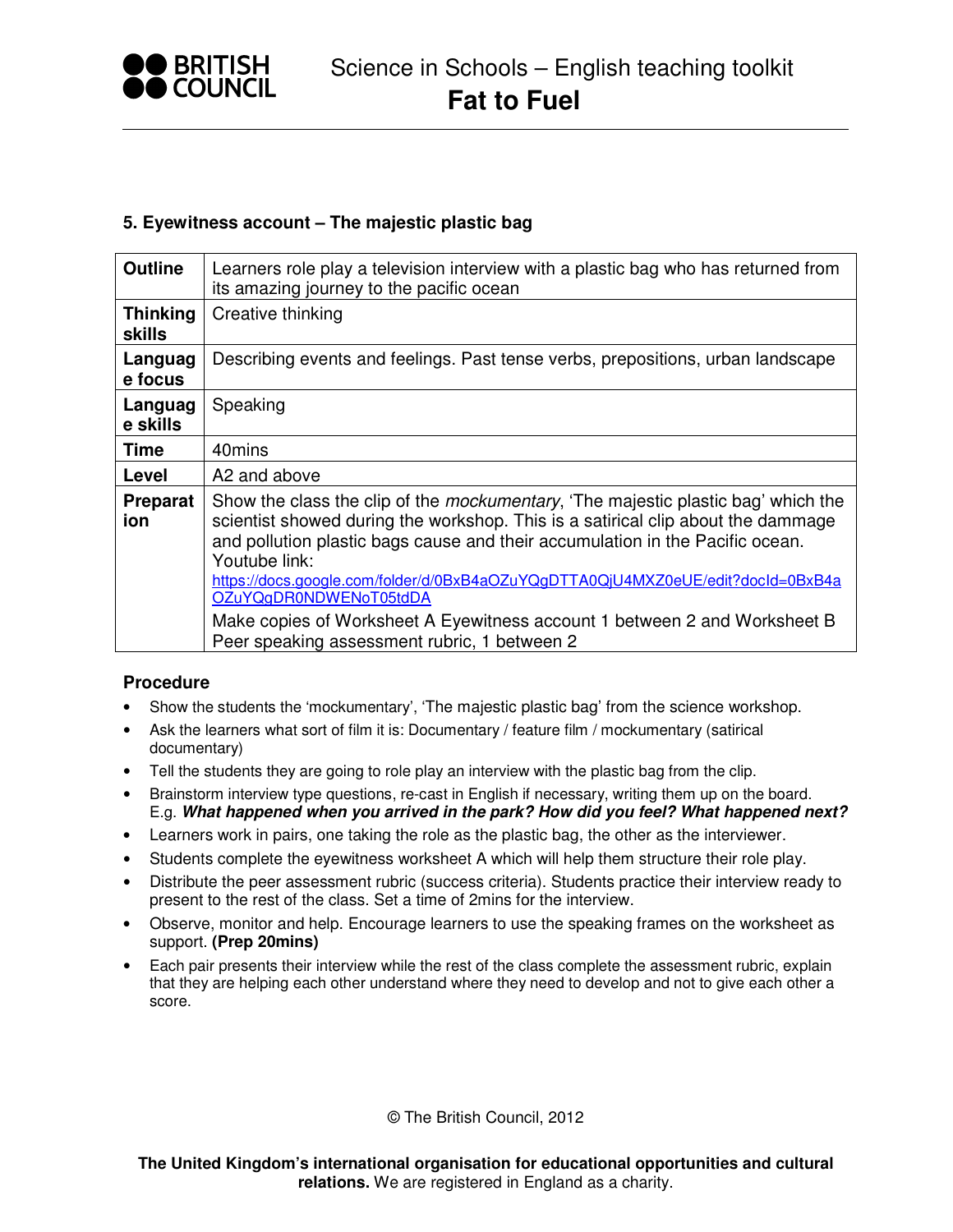

## **Glossary**

**Adapted from Royal Society** Sustainable biofuels **publication, Nuffield bioethics publication and using**  www.biology-online.org **dictionary**

This glossary is designed to provide some simple definitions that will enable students to understand and explain the terminology used by BBSRC to explain bioenergy research. Some terms have been simplified and others will be too advanced for younger students. A student word list for Key Stage 2 and 3 students is also provided.

**Advanced plant breeding strategy** - a type of plant breeding strategy in which the genetic basis of a trait is screened for in the progeny of a cross using a lab-based test. This saves time and labour compared with conventional plant breeding. There are two types of advanced plant breeding strategy: marker-assisted breeding and genomics-assisted breeding.

**Aerobic** - With oxygen.

**Alcohol** - An organic chemical containing one or more hydroxyl groups.

**Algae** - Phototrophic eukaryotic microorganisms.

**Anaerobic** - Without oxygen.

**Arable land** - land that is suitable for crop production.

**Asexual reproduction** - Reproduction involving only one parent, producing offspring that are genetically identical to each other and to the parent.

**Atmosphere** - A layer of gases that surrounds the Earth.

**Bacteria** - Microscopic, single-celled organisms belonging to Kingdom Monera that possess a prokaryotic type of cell structure.

**Barley** - A valuable grain, of the family of grasses, genus Hordeum, used for food, and for making malt, from which are prepared beer, ale, and whisky.

**BBSRC** - Biotechnology and Biological Sciences Research Council.

**Biobutanol** - Butanol produced by some strains of bacteria, such as Clostridium acetobutylicum.

**Bioenergy** - Energy including, heat, electricity and liquid fuels, derived from non-food feedstocks or from inedible elements and waste from food crops.

**Biodiesel** - An organic compound derived by processing and transesterification of plant oil or animal fats that can be used as a transport fuel in replacement of diesel derived from fossil fuel.

**Biodiversity** - Shorthand for biological diversity. This is the variability among living organisms from all ecosystems and the ecological complexes of which they are part. It includes diversity within species, between species and of ecosystems.

**Bioethanol** - Biofuel consisting of ethanol produced by the fermentation of plant material rich in sugar or lignocellulose.

**Biofuel** - A renewable fuel produced from biological material such as recently dead plants, animals or their waste.

**Biogas** - Renewable gaseous fuel comprised of methane (approximately 60%) and carbon dioxide, produced by anaerobic digestion of organic material by microorganisms. Can be used as a transport fuel or, as a replacement for natural gas.

**Biomass** - Any biological material that can be used either directly as a fuel, converted to a fuel or used in industrial or fibre production.

**Biomass** - The term for the dry weight of a living thing.

**Bio-oil** - A carbon-rich liquid produced by pyrolysis of plant material, which can be used to produce chemicals and fuels.

© The British Council, 2012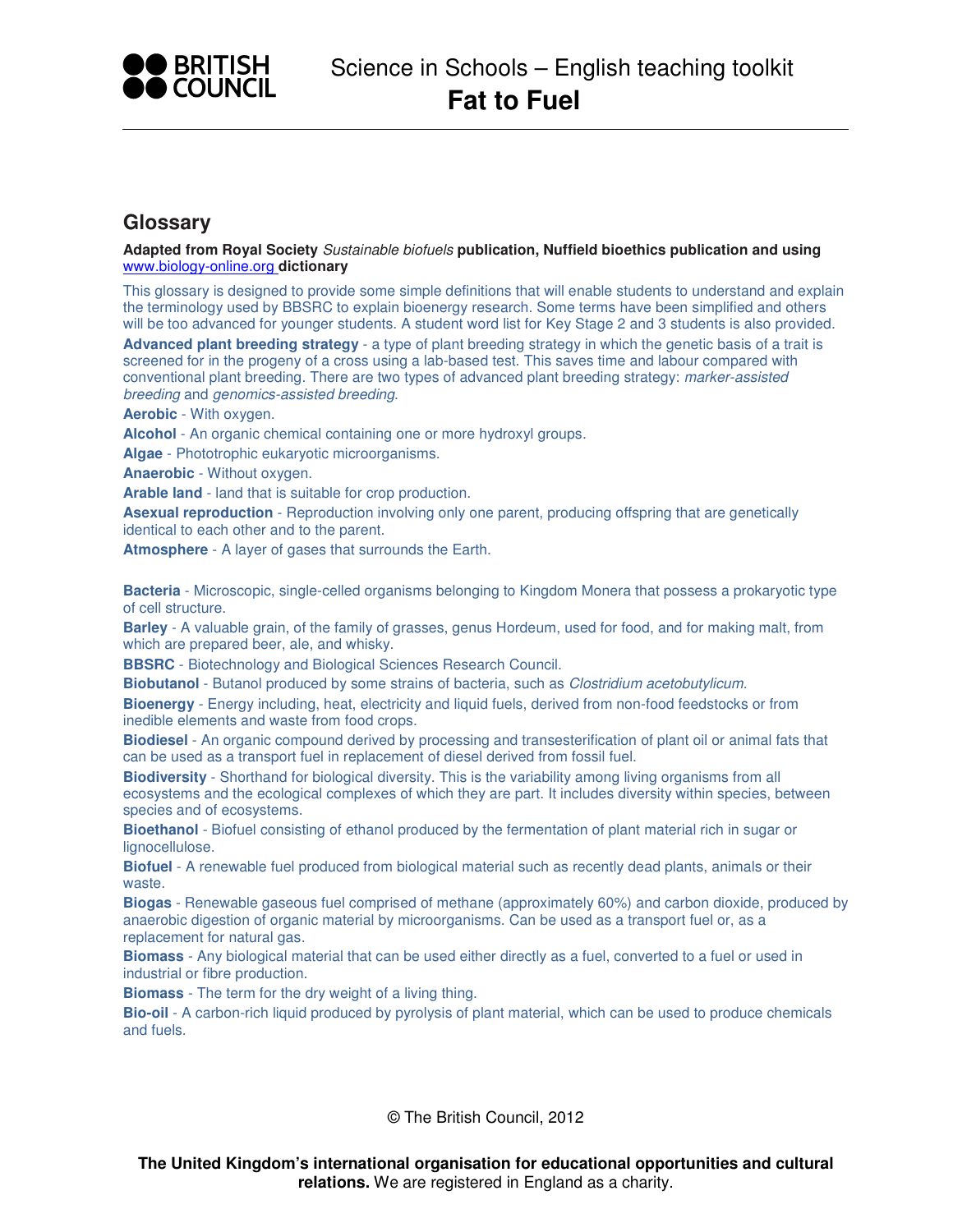

**Bioprospecting** - The search for useful organic compounds or organisms in the environment.

**Carbohydrate** - An essential food group found in our diet (includes sugar, starch and fibre).

**Carbon cycle** - How carbon is cycled between living organisms and the air.

Carbon dioxide (CO<sub>2</sub>) - A gas produced by cell respiration and the burning of fuels. Used by plants for photosynthesis.

**Carbon neutral** - applies to a process which occurs without any change in the total amount of carbon dioxide present in the atmosphere.

**Catalyst** - A substance, including enzymes, that increases the rate of a chemical reaction but is not consumed during the process.

**Cell** - The basic unit that living things are made of.

**Cellulose** - Major material from which the plant cell walls are made.

**Centrifuge** - A piece of equipment used to separate substances according to their density by rotation. **Chemical energy** - Energy that is stored in chemical form, such as in coal, oil or food.

**Chemical reaction** - A chemical change in which new substances are formed but there is no change in the number of atoms of each element.

**Chlorophyll** - The green chemical in plants that absorbs light energy and converts it into chemical energy through photosynthesis.

**Chloroplasts** - The compartments inside plant cells that contain chlorophyll, where photosynthesis occurs. **Chromatography** - A method of separating substances. The substances are separated as

they move, in a solvent, through a material, e.g. paper. The substances often move at different speeds. **Combustion** - An oxidation reaction in which energy is released.

**Complete combustion** - An oxidation reaction that takes place when oxygen gas is in excess.

**Compound** - A substance containing two or more elements chemically joined together.

**Crops** - A plant grown to be harvested for agricultural use.

**Crystalline** - A material that has some regular arrangement of particles.

**Decomposers** - Organisms that break down dead organisms (e.g. bacteria and fungi).

**Digester** - A large vessel used to carry out biological decomposition.

**Directed evolution** - A method used to alter the proteins or RNA produced by organisms through mutation and selection or screening of variants with desirable properties.

**Distillation** - A process in which a liquid is converted into vapour by heating and then condensed back into a liquid. It is used to purify and to separate a liquid mixture.

**Element** - A substance that cannot be broken down into anything simpler by chemical reactions. An element consists of one type of atom.

**Energy** - The ability to do work or produce change.

**Enzyme** - A protein that speeds up reactions in living things.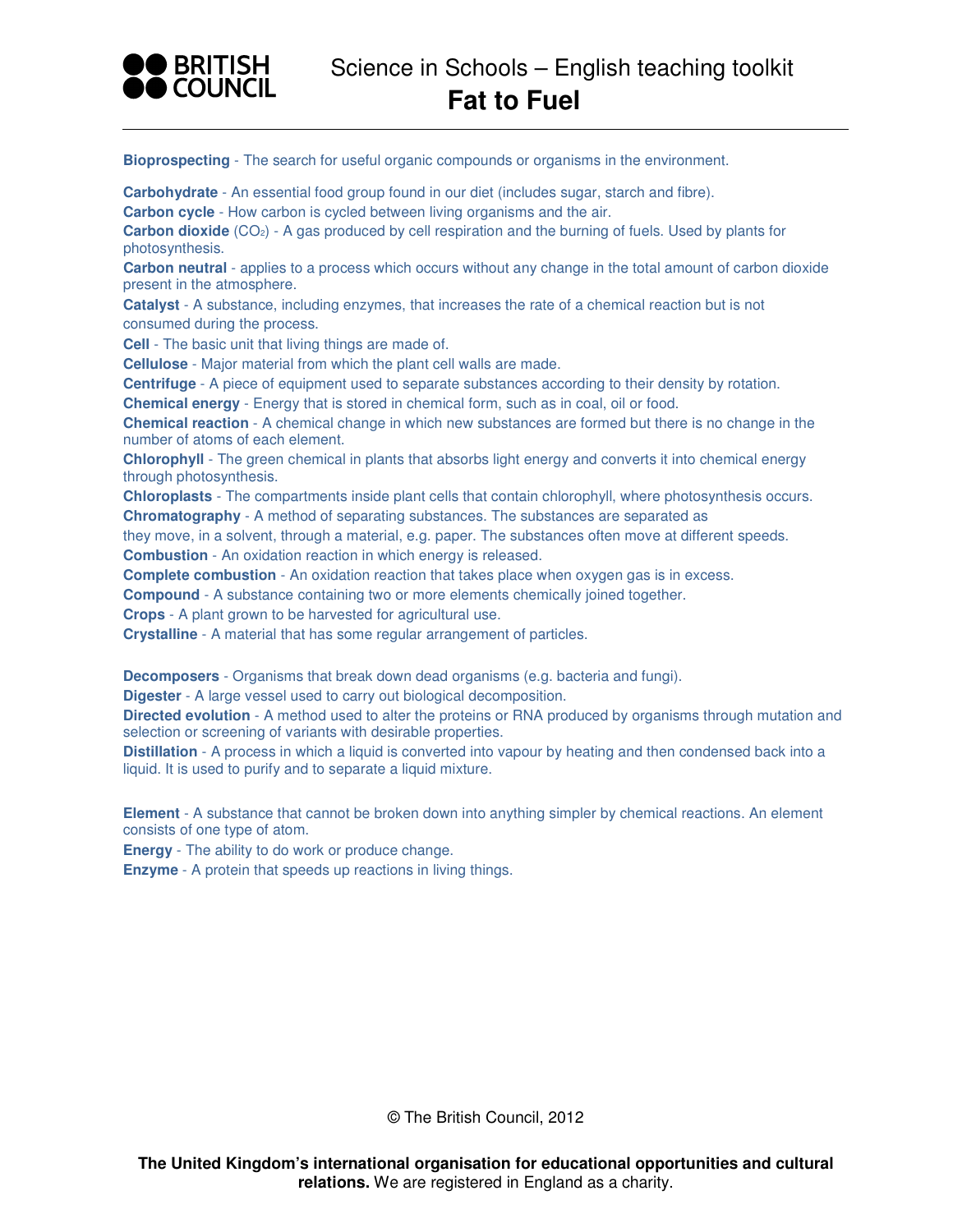

**Extremophile** - Microorganisms that live optimally at relatively extreme conditions e.g. of acidity, salinity, temperature or pressures. Enzymes isolated from these organisms are used in some industrial manufacturing processes.

**Fatty acid** - A group of long chain hydrocarbons derived from the breakdown of fats with a single carboxylic group and aliphatic tail.

**Fermentation** - An anaerobic (without oxygen) cellular process in which organic foods are converted into simpler compounds such as alcohol, and chemical energy (ATP) is produced.

**Fertilisers** - Substances added to soil to replace lost nutrients and help plant growth

**First generation biofuels** - refers commonly to biofuels that are made from the food parts of food crops, such as sugar cane and oil palm, including bioethanol fermented from sugars and broken-down starch, and biodiesel derived from plant oils. Biogas is also known as a first generation biofuel.

**Fossil fuels** - Non-renewable fuels, such as coal, oil and gas, formed over millions of years from the decomposition, in anaerobic conditions, of plant and animal remains.

**Fuel** - A substance that can undergo a chemical change to release energy, usually as heat, in a controlled way.

**Gasification** - A process that converts materials, such as coal, petroleum or biomass, into synthesis gas (or 'syngas'), which comprises mainly carbon monoxide and hydrogen.

**Genetic modification** (GM) - The technology entailing all processes of altering the genetic material of a cell to make it capable of performing the desired functions, such as producing novel substances

**Gene** - Part of a chromosome. One gene contains the 'instructions' for a particular characteristic such as flower colour. The fundamental, physical, and functional unit of heredity

**Global warming** - The steady increase in the temperature of the Earth's atmosphere.

**Glucose** - The specific sugar made by photosynthesis.

Glycerol - A compound with the molecular formula C<sub>3</sub>H<sub>5</sub>(OH)<sub>3</sub> which is a by-product of the production of biodiesel via transesterification. Can be used in other industries, e.g. pharmaceuticals, cosmetics etc

**Glycosidic bonds** - A type of covalent bond that joins carbohydrate (sugar) molecules together in di- or polysaccharides

**Greenhouse gas** - Gas such as carbon dioxide that traps heat in the atmosphere **Gribbles** - Marine wood borers

**Hazard** - A property of something that could cause harm to health or the environment.

**Hexose** - Monosaccharide containing six carbon atoms

**Hydrocarbon** - Chemicals that are made only from hydrogen and carbon. Fuels contain large amounts of this chemical group.

**Hydrolysis** - A chemical reaction where a compound, such as starch or cellulose, is broken down by reaction with water into smaller components. In the case of biofuels, this can use enzymes or acid

**Incomplete combustion** - An oxidation reaction that takes place when oxygen gas is in a limited supply. **Iodine solution** - This solution is used to indicate the presence of starch in a leaf - it turns blue-black in contact with starch.

© The British Council, 2012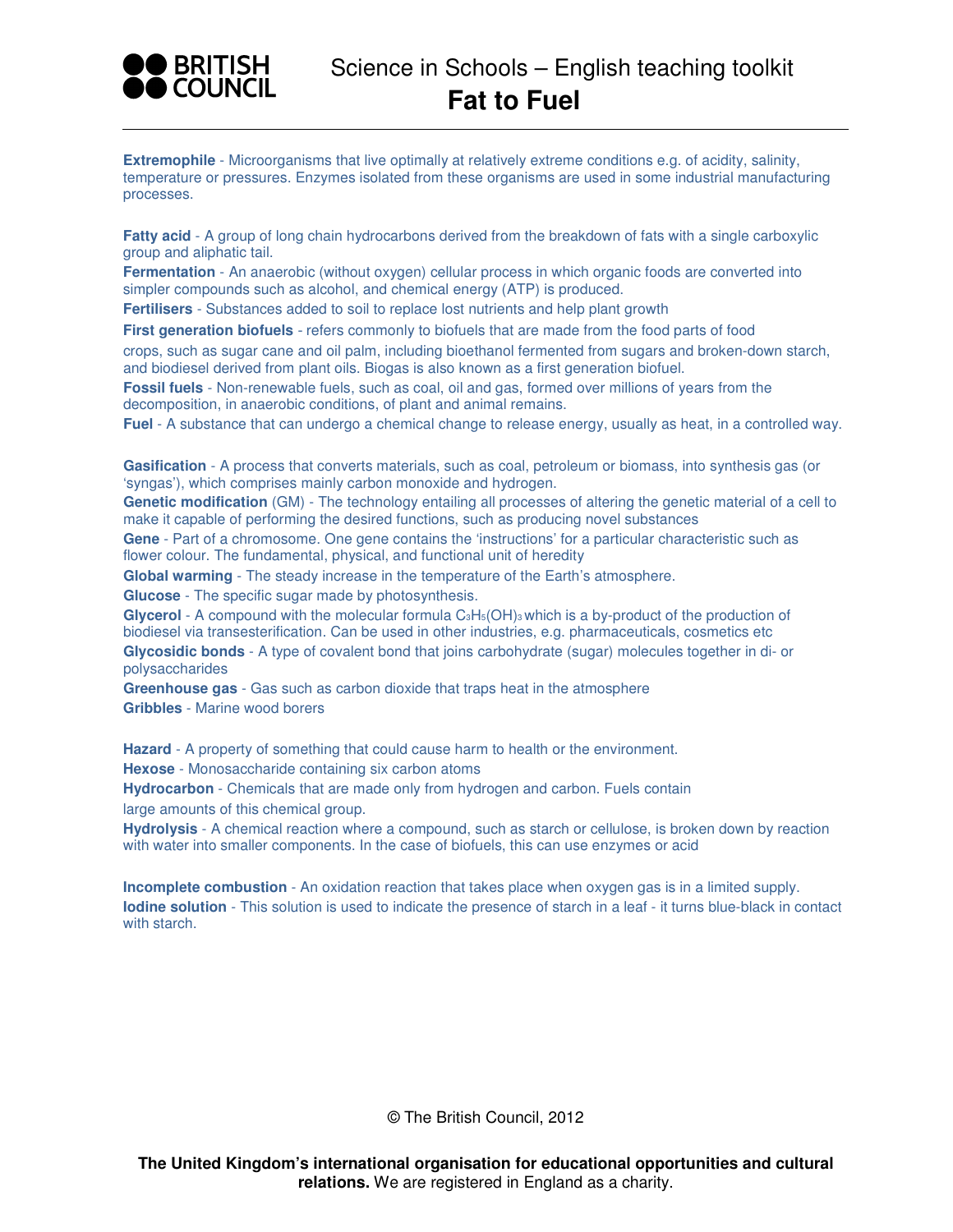

Life Cycle - The sequence of events that happen to a material from obtaining the raw materials for its manufacture to its disposal as waste

**Life Cycle Assessment -** An examination of every stage in the manufacture and use of a material for a particular purpose, comparing its economic and environmental costs with other potential materials.

**Lignin** - Organic substance which act as a binder for the cellulose fibres in wood and certain plants and adds strength and stiffness to the cell walls.

**Lignocellulose** - Plant cell walls are composed of lignin and cellulose, which provide mechanical strength. Can be broken down to lignin and cellulose or used directly as a feedstock.

**Maize** - A cereal crop commonly known as corn that is grown predominantly in the USA, Canada and Australia. **Methane** - A gas that is found with crude oil and produced in decomposition. At home we use cookers and boilers to react it with oxygen to provide heat.

**Methanogens** - Methane producing microorganisms.

**Microbe** - A very small living thing that can only be seen with a microscope. Some are harmful and some are useful.

**Miscanthus** - A fast-growing tall grass species that is grown as an energy crop.

**Molecule** - A particle made up of two or more atoms joined together.

**Natural Gas** - Found in association with hydrocarbon fuels, primarily coal, and consisting mainly of methane. **Non-renewable resource** - A resource that cannot be renewed at the same rate as it is being used and will eventually run out.

**Organic compound** - A compound that contains carbon-carbon bonds.

**Pascal** - The unit for measuring pressure. It equals one Newton per m².

**Pentose** - Any monosaccharide sugar containing five atoms of carbon per molecule.

**Perennial** - Lasting through the year or for several years.

**Phloem** - A tissue in a vascular plant that functions primarily in transporting organic food materials (e.g. sucrose) from the photosynthetic organ (leaf) to all the parts of the plant.

**pH** - A measure of the acidity of a solution; the lower the pH number the stronger the acid.

**Photosynthesis** - A process carried out in green plants that uses light energy captured by chlorophyll to convert carbon dioxide and water to carbohydrates and oxygen.

**Pollutant** - A substance present in the environment as a result of human activity that can harm the environment or health.

**Polysaccharide** - A complex carbohydrate composed of a chain of monosaccharides joined together by glycosidic bonds.

**Product** - The substances formed during a chemical reaction.

**Reactant** - The substance present at the start of a reaction A chemical that undergoes a chemical change in a chemical reaction.

**Renewable resource** - A resource that can be renewed more quickly or at the same rate as it is being used or is unlikely to run out due to inexhaustible supplies.

**Risk** - An estimate of how dangerous a hazard is in a particular situation.

© The British Council, 2012